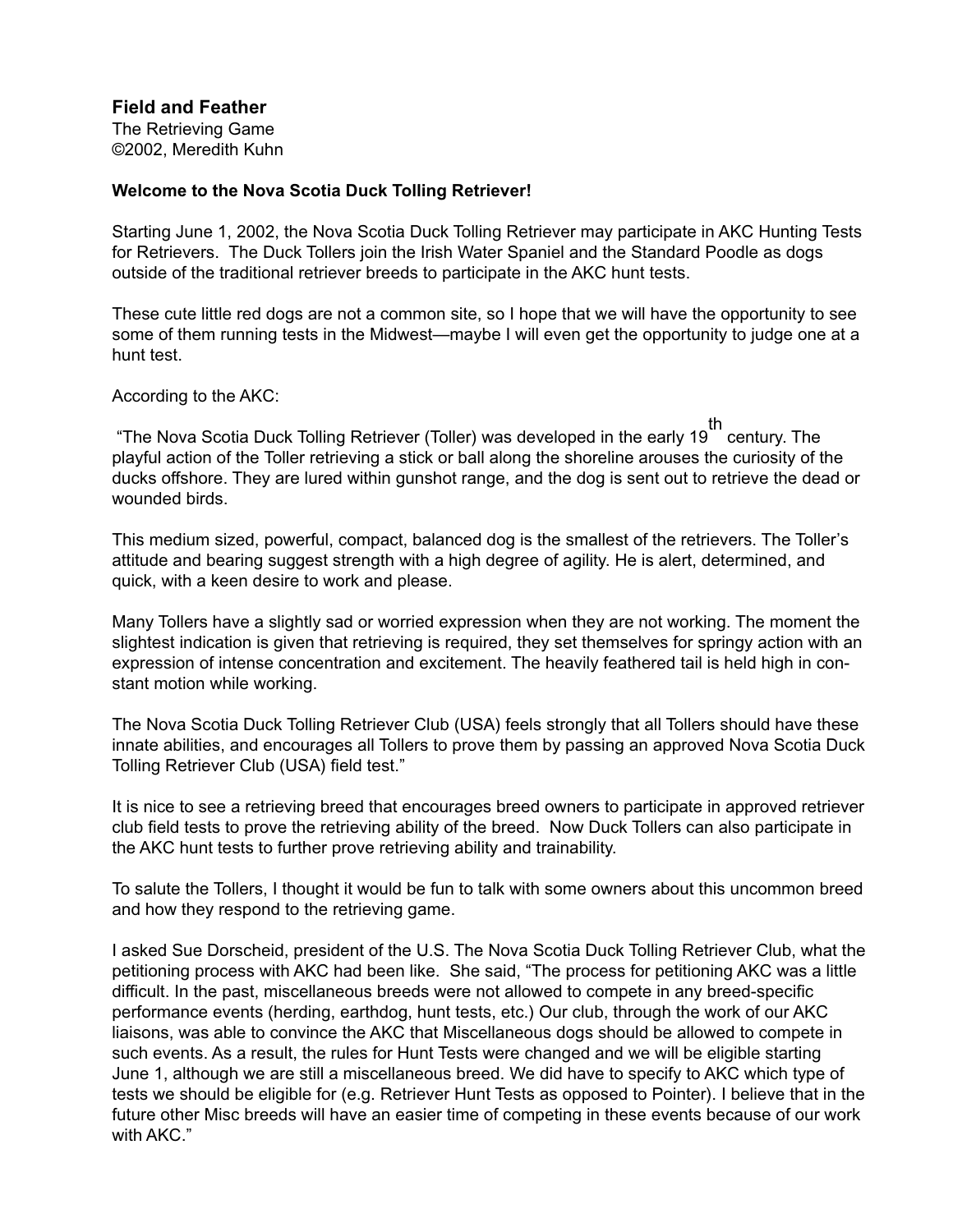The Toller breed club is unique in the US in that it requires its dogs to have a field title before the dog can earn the club conformation title. Dorscheid says, "Our club also has a three-level WC (Working Certificate) program, and requires Tollers to pass a basic retrieving test (BRT) before it can earn a club conformation title. Our WC program does include a simulated tolling test at each level." This is a great way for the breed to maintain the basic retrieving and tolling skills and hopefully keep the breed from bifurcating into conformation versus field dogs like we have seen happen in several of the retriever breeds.

Dorscheid has been running her own Tollers in UKC Hunt Tests and club WC tests. She will have a dog running AKC Master and one in AKC Senior this June. Her Master dog has his HRCH title in UKC (their Master equivalent) and the Senior dog has his HR title in UKC. She also hunts over her dogs.

Janice Johnson is a Labrador and Duck Toller owner. She has run her Labs in AKC hunt tests for several years and has also judged. Now she is looking forward to running tests with her Toller.

## **MK:** What attracted you to the Toller?

**JJ:** Well, starting out I was involved only with Labrador Retrievers since 1986 participating in obedience, tracking, agility, hunt test and even tried conformation for a short time. I was thinking about getting another Lab when two good friends, Julie Hanson and Donna McClellan were getting a Toller from Lonetree Kennels in Michigan. His [the dog's] name was Lonetrees Calvin of Kilcreek. I had never heard of a Nova Scotia Duck Tolling Retriever. My first impression was that he was this little red and white fuzz ball with a pink nose. As I watched Calvin grow and mature I quickly realized what a hardy little good-natured breed this really was. His sharp intelligence, versatility, quickness and eagerness to please were a true turn-on for me. And to think that all of these qualities come in a compact size that's easy to transport and doesn't take up a lot of room. So I said "I gotta have one of those little red dogs."

**MK:** Tell us about the Toller you own.

**JJ:** My friends Julie and Donna got another Toller (no surprise) Lonetree's 'Lil Journey to Oz and bred her to Cobscook Vermillion Wager. And on May 5  $\degree$  , 1999 five little Tollers were born. My Toller, Kilcreek's Kalila De Mayo, was the fourth one in the birth order. She is now almost three years old and has been a lot of fun to train and have as a loyal companion. She is quick to learn and retention is great. She loves everybody and everybody loves her. She is great with the neighborhood children who look forward to seeing her every day. They enjoy petting and running up and down the fence line with her.

## **MK:** Have you started field work with this dog yet?

**JJ:** Yes I have, after basic obedience, force-fetching and collar conditioning of course. She enjoys being outdoors whether playing or training. Don't let their size fool you! They are tough little dogs with an insatiable appetite to please. Although they are tough and resilient, training for field or any performance activity must be fun. They get bored with too much repetition and training with a heavy hand may shut them down completely for a while.

**MK:** Does the breed's original purpose "…to toll and lure…" ducks make training for traditional hunt tests a little against their playful nature?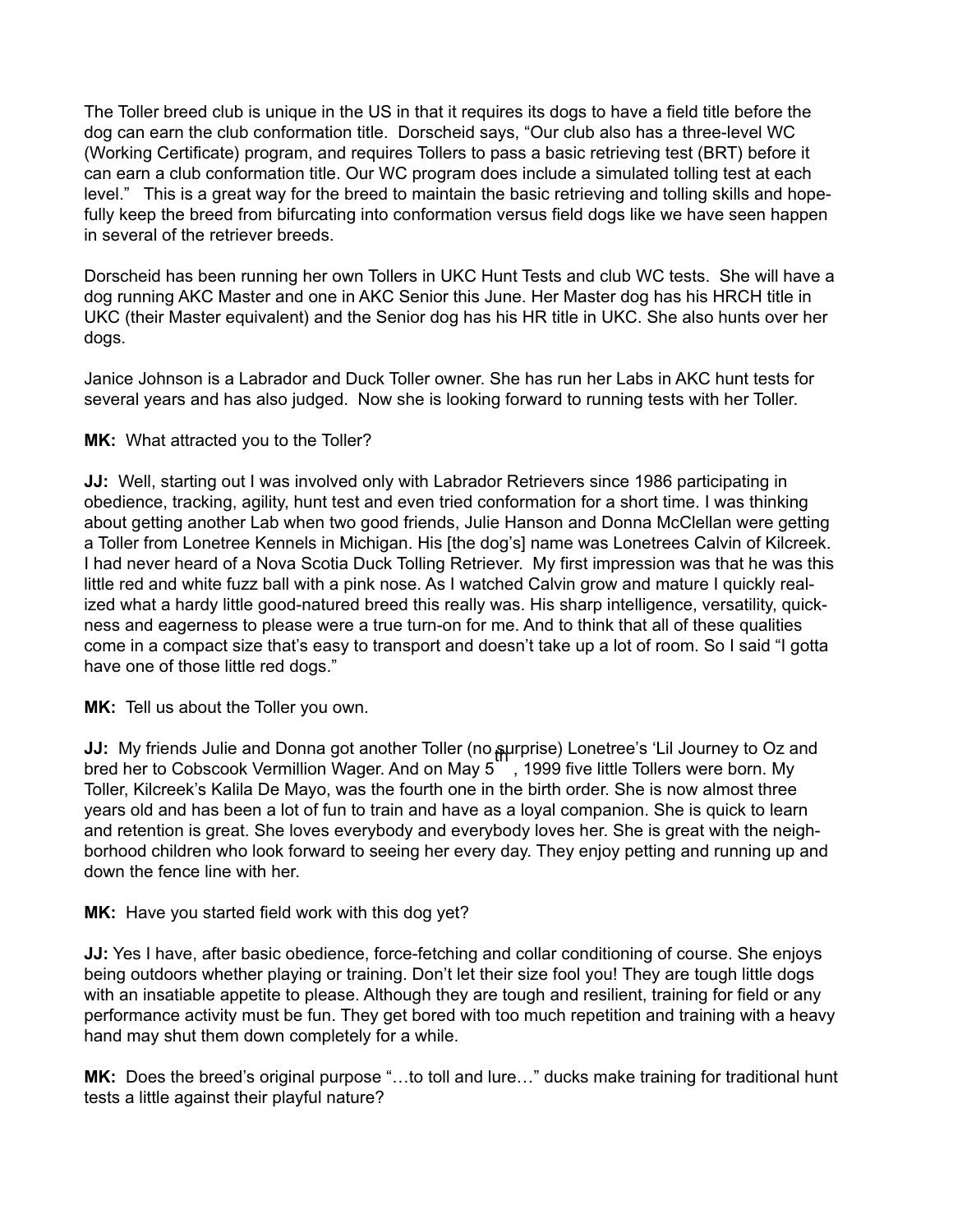**JJ:** Although this is my first Toller and I have limited experience with this breed, I feel that tolling doesn't take away from their playful nature when training for traditional hunt test. Tolling is to entice birds to approach by arousing their curiosity, as by antics of the trained dog. The whole idea as I see it, is that they get to retrieve something whether it's a bird, ball, stick or bumper. She retrieves thrown objects in the house all the time and seems never to get tired. They truly enjoy being with their handlers and pleasing them whenever possible. Kayla has participated in few sanctioned trials locally. Her style and perseverance during these trials were exciting to watch. Watching her on the line with body quivering with excitement and head pointed to the gunner, she just has one thing in mind... "Let me go so I can get that bird!" We are currently training for the Jayhawk Hunt Test on June 1 and 2.

**MK:** What characteristics do you see in your Toller that are different from your Labrador?

**JJ:** High Energy, High Energy and more High Energy. Even though these little guys are great family dogs they are no couch potatoes. They must be kept active. Their compact size is another characteristic that I like. As I get older and my joints are starting to talk to me, lifting 34 pounds soak 'n wet as opposed to 70 plus pounds is a no-brainer. Also she is a great watchdog. Kayla is the first dog to alert me that someone is in the area. I think my Labs have left this job solely to her. With my Labs' short dense coat, an occasional bath, regular nail care and maybe a quick brushing was all that I did. Now, with the Toller I had to learn how to groom her properly. Trimming the ears and feet are essential. Also, it is important to brush the dog to remove dirt, seeds and burrs especially after training in the field. Grooming my Toller doesn't take as long now as it did in the beginning. And finally a Toller may elicit a unique screeching sound when seeing familiar visitors or when anticipating their turn in a really fun activity. It's a high pitched sound very much like a baby in distress and quite loud and distracting. So it is important to end this behavior at an early age.

Thanks to Sue and Janice for helping us learn about their breed. The Toller sounds like a fun dog! I am also glad to see another retriever participating in AKC tests. The field people need to remember that not all retrievers are Labradors or Goldens!

Happy training!



 Sue Dorscheid's dog, Roy, Can/NSDTRC Ch, UKC GrCH, HRCH, U-UD, Can/NSDTRC WCX, Can CD, NSDTRC CDX (NSDTRC denotes a Toller club title)